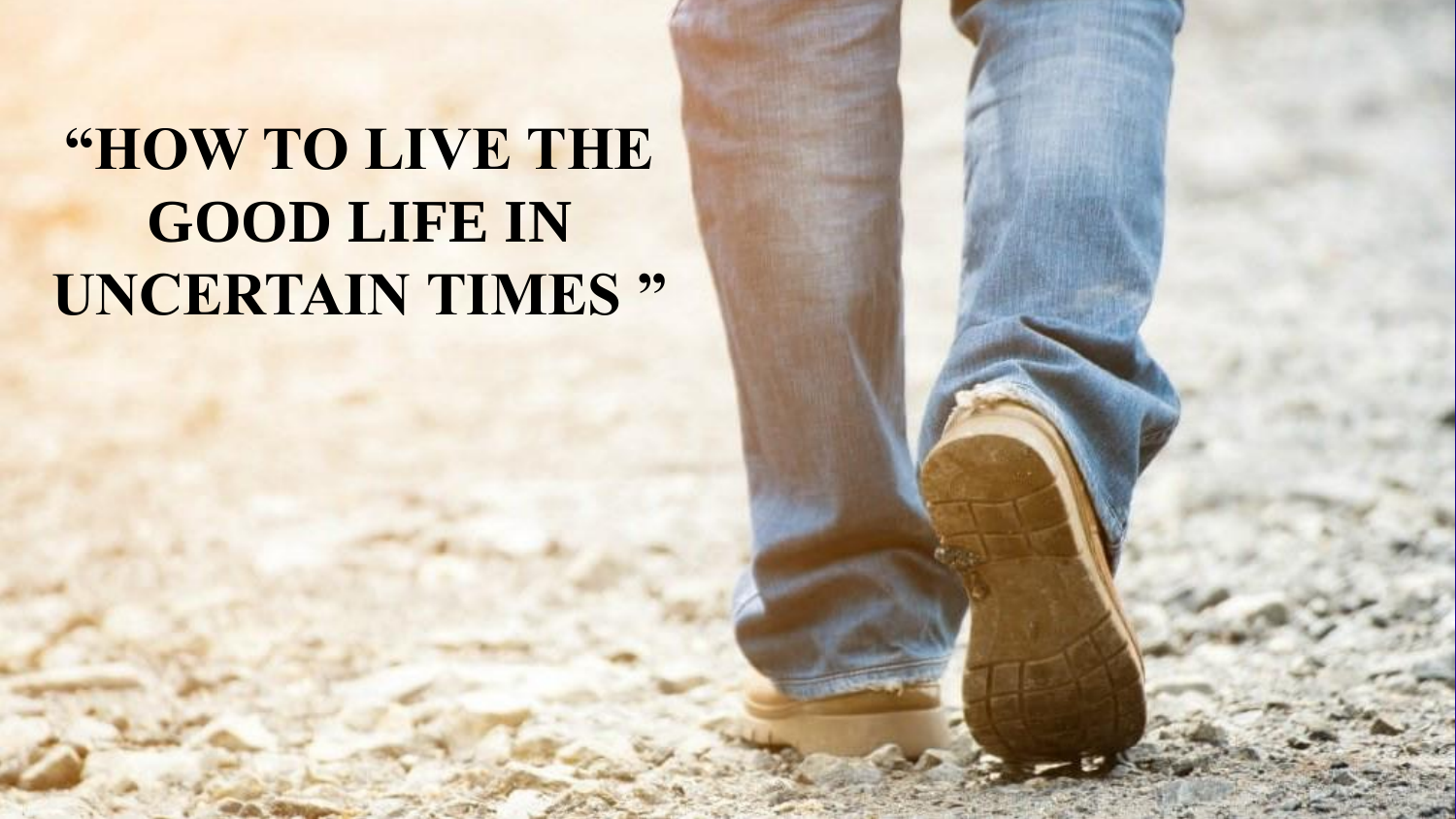The Parable in Ecclesiastes 9:13-Solomon's Observation

A poor wise unnoticed man saved a small city Our world often overlooks the real heroes behind the scenes

Philipp Melanchthon encouraged Martin Luther Edward Kimball led D.L. Moody to Christ in a shoe store in Chicago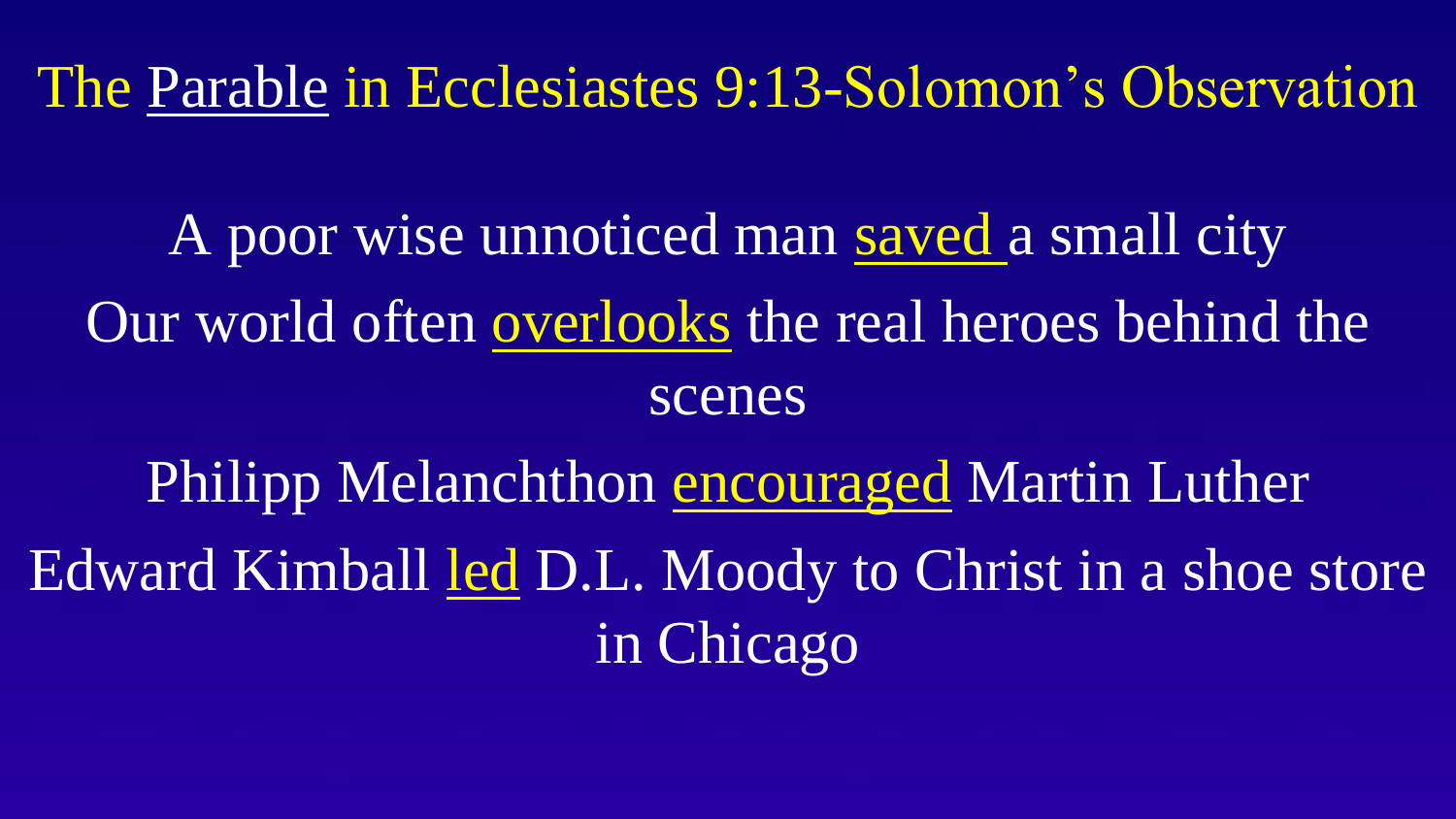The Parable in Ecclesiastes 9:13-Solomon's Observation

# Mahalia Jackson encouraged Martin Luther to give "I Have a Dream"

Anonymous never means unnecessary Your soul my soul is a lot like this little city here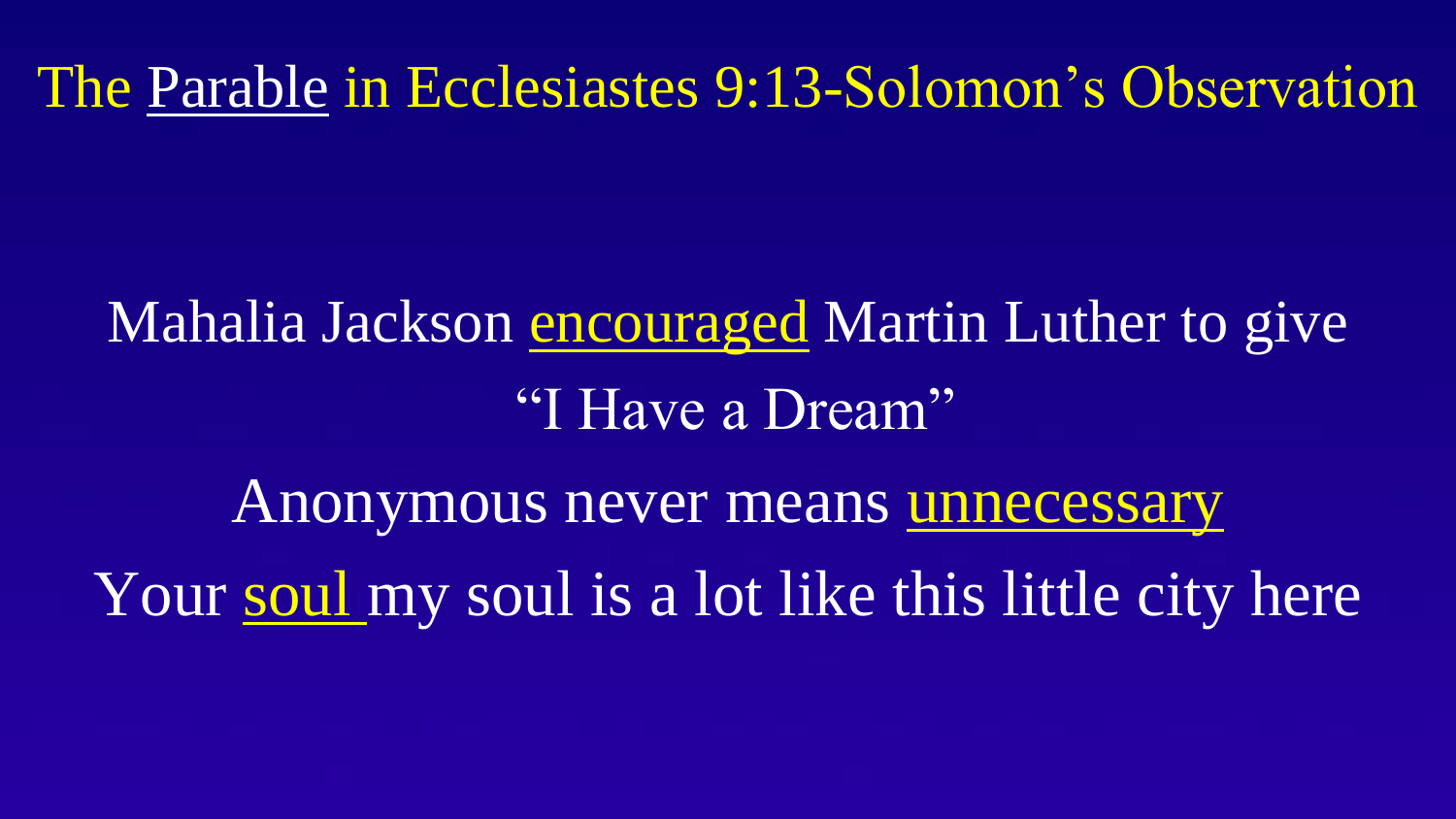# Solomon's Conclusion-the Superiority of Wise Living (16-18)

Wisdom is better than strength Life is about 10% of what happens and 90% of how we react to it Solomon uses wisdom 125 times in the Book of

Proverbs alone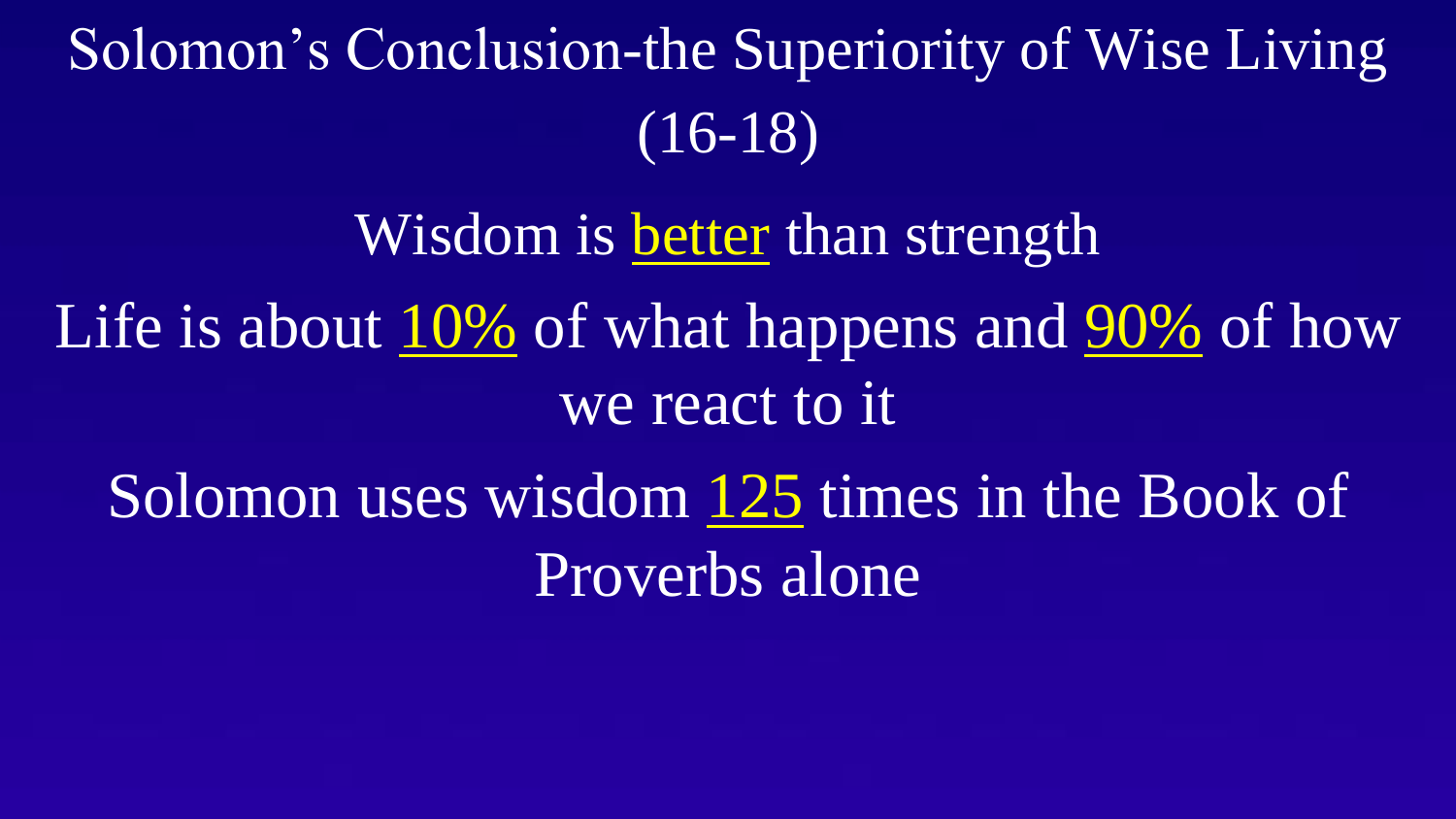# Solomon's Conclusion-the Superiority of Wise Living (16-18)

# Solomon uses the word wisdom always in reference to God Wisdom means to be a skilled expert at godly living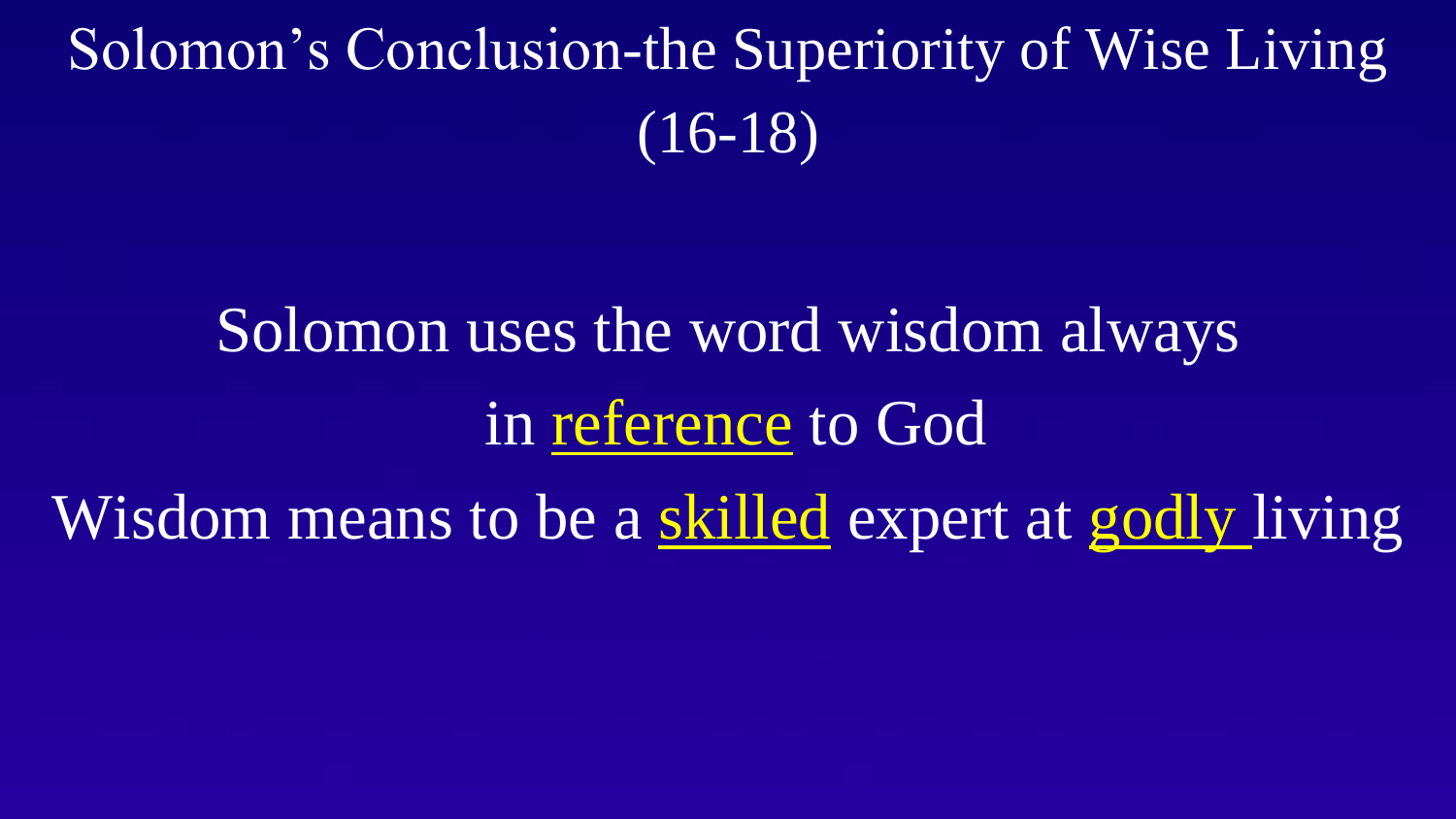#### Solomon's Perspective on Wisdom

### True wisdom does not trust in human ingenuity as much as God's ability

Wisdom always begins with submission to God Wisdom is reverence for God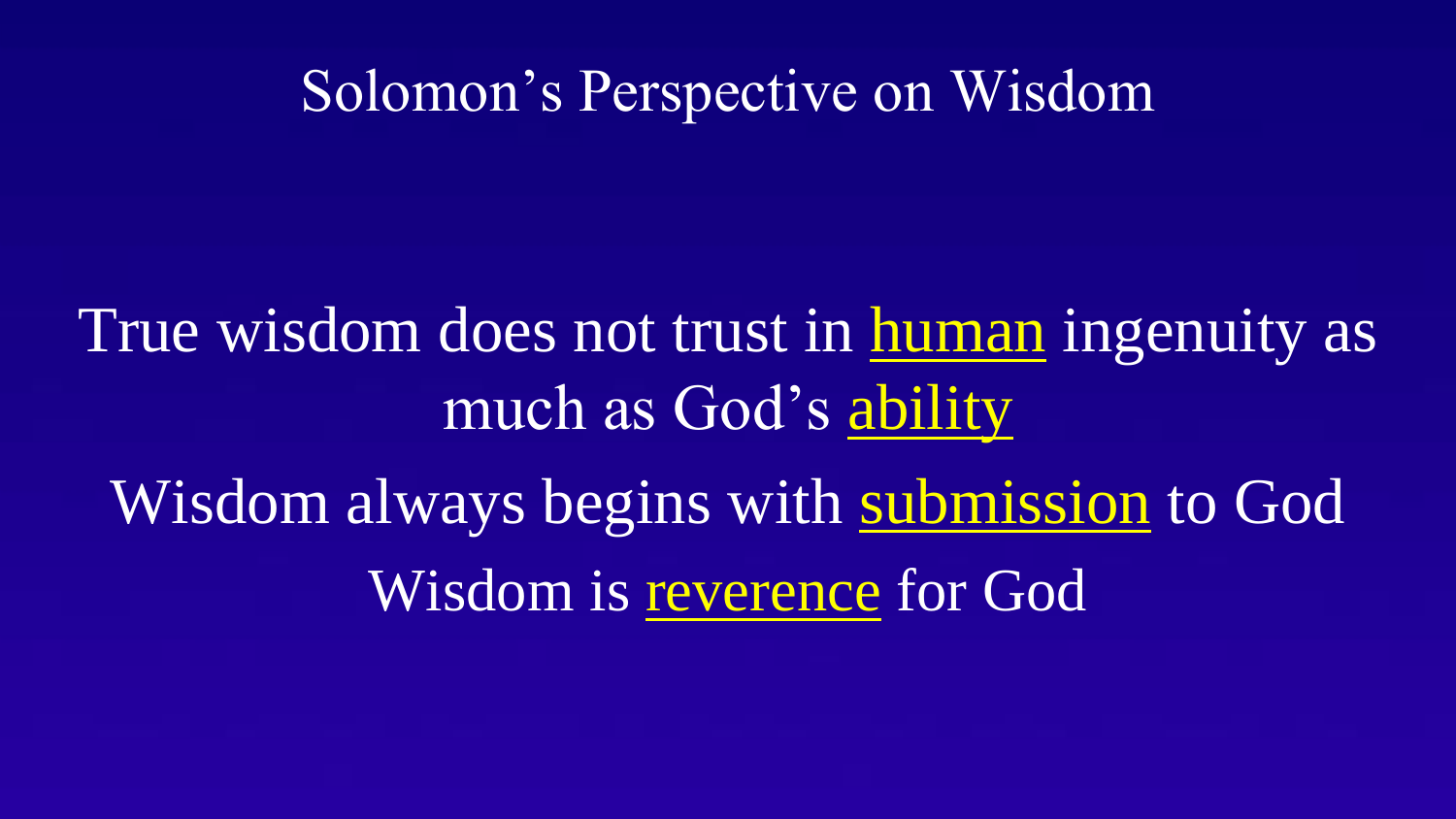#### Solomon's Perspective on Wisdom

### . Wisdom is superior because of the nature of wisdom itself

### In the New Testament the Bible calls the gospel the wisdom of God.